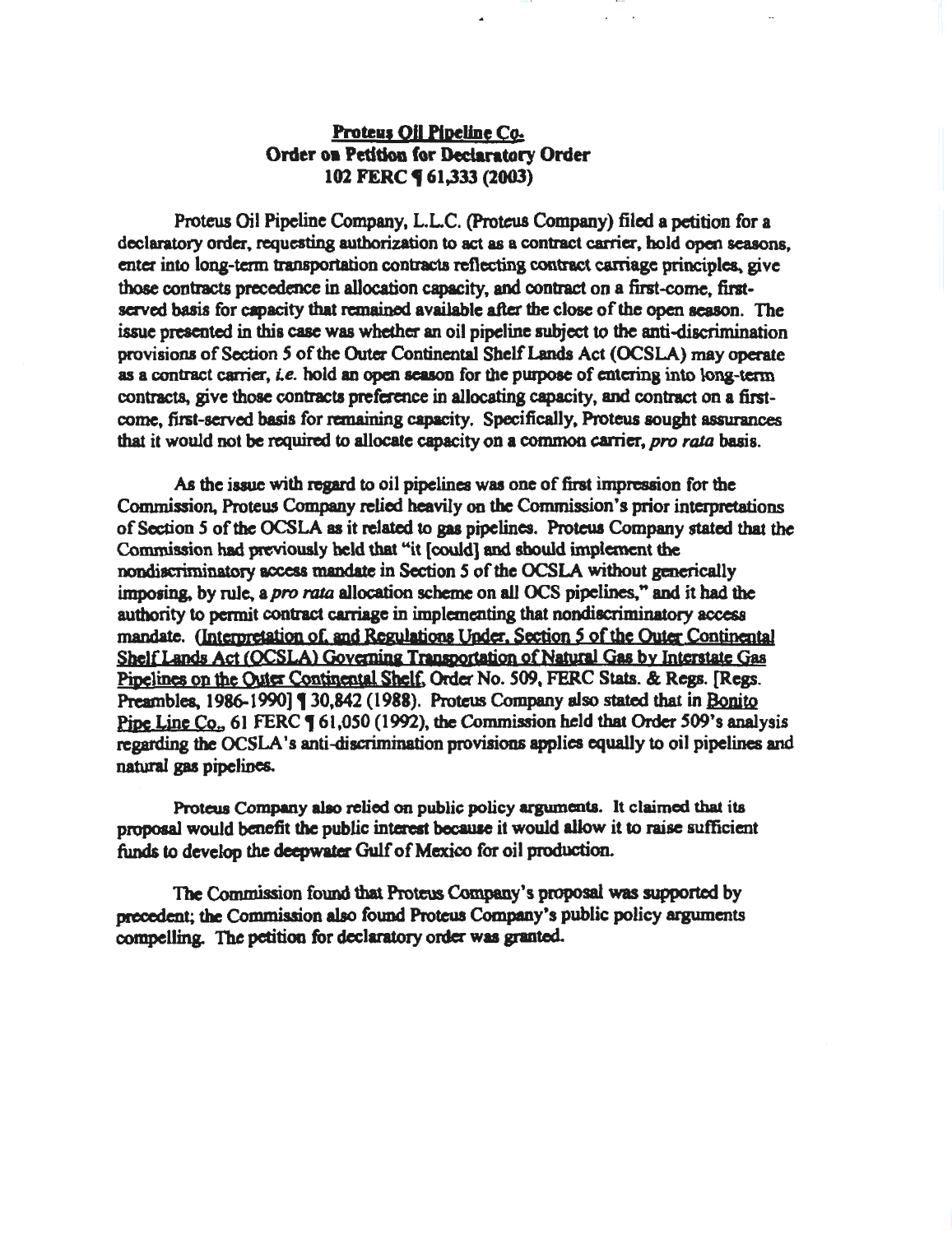CCH Internet Research NetWork Page I of8

COMM-OPINION-ORDER, 102 FERC 161,333, Proteus Oil Pipeline Company, LLC, Docket No. OR03-3-000, (March 27, 2003)

C> 2005, CCH INCORPORATED. All Rights Reserved. A WoltersKJuwer Company

Proteus Oil Pipeline Company, LLC, Docket No. OR03-3-000

[82,132]

(161,333]

Proteus Oil Pipeline Company, LLC, Docket No. OR03-3-000

Order on Petttlon for Declaratory Order

(lnued March *XT,* 2003)

#### Before Commissioners: Pat Wood, III, Chairman; William L. Massey, and Nora Mead Brownell.

1. On December 6, 2002, Proteus Oil Plpelne Company, LLC (Proteus Company) filed a petition for declaratory order. Proteus is planning to construct an oil pipeline system (Proteus System) to provide transportation from the deepwater Gulf of Mexico to a receiving facilty on the OUter Continental Shelf (OCS). The Issue presented Is whether an oil ptpellne subject to the anti-discrimination provisions of Section 5 of the Outer Continental Sheff Lands Ad (0CSLA)1 may operate as a contract carrier. Proteus Company requests authorization to function as a contract carrier, hold

#### [82,133]

an open season, enter into long-term transportation contracts reflecting contract carriage principles, give those contracts precedence in allocating capacity, and contract on a first-come. first-served basis for capacity that remains available after the open season closes. For the reaaona discussed below, the Commission grants Proteus Company's petition. This order is in the public interest because it will enabfe Proteus Company to provide open and nondiscriminatory access to its transportation system that will both permit and encourage optimal development of oil production in the deepwater Gulf of Mexico.

#### **Factual Background**

2. The Proteus System is owned by Prctaus Company, which is comprised of Matdi Gras Transportation System Inc. (Mardi Gras) (a subsidiary of BP America, Inc.) (75%) and ExxonMobil Pipeline Company (25%).

3. The Proteus System ts designed to transport oil from deepwater production facilities in the Mississippi Canyon and Atwater Valley areas of the deepwater Gulf of Mexico to a receiving facility at South Pass Block 89 (SP89). The Proteus System will commence at a sub-sea connection to the Thunder Horse floating production facility (Thunder Horse Facility), which facility will be located in the Mississippi Canyon area at a water depth in excess of 6,000 feet. From the Thunder Horse Facility the Proteus System's deepwater 24-inch diameter trunkline will extend for approximately 9 miles and then expand to a 28-inch diameter pipeline for the remaining distance of approximately 62 miles to a platform to be owned by Proteus Company located at SP89. The terminus of the Proteus System is at SP89. which will be in approximately 400 feet of watar and will be designed with future expansion capabilities. At SP89 the Proteus System will connect to an oil pipeline system to be constructed and owned by Endymion Oil Pipeline Company, LLC. The Endymion Pipeline will transport oil from SP89 to LOOP LLC's storage terminal near Clovelly, Louisiana. It is anticipated to commence service in 2005 and will serve areas of the deepwater Gulf of Mexico that at this time have little or no available transportation capacity on existing oil pipelines.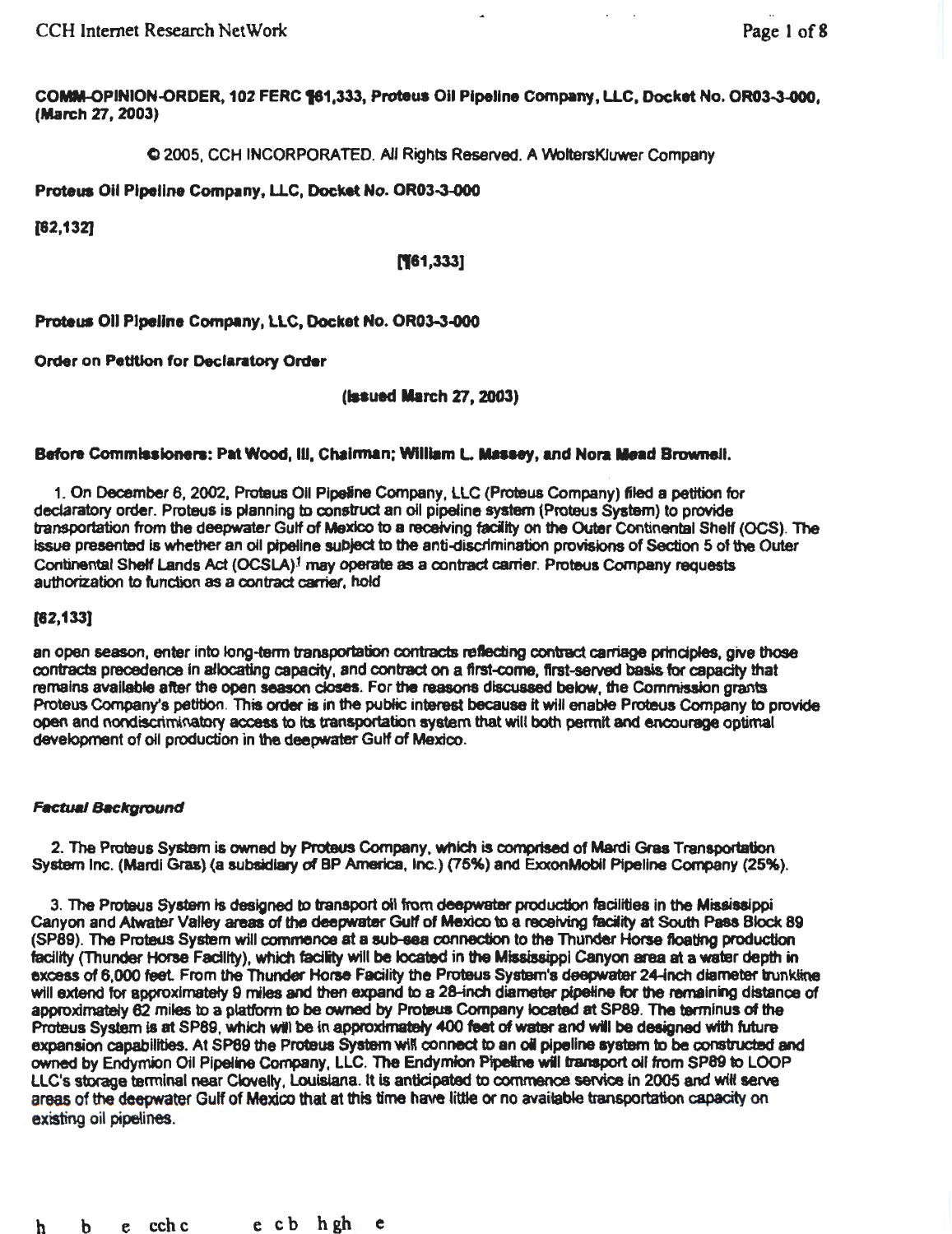4. Initial production to be transported on the Proteus System is expected to come from the Thunder Horse field. which is scheduled to commence production in 2005 and is reported to be the largest producing field in the Gulf of Mexico. The Thunder Horse Facility will be the largest semi-submersible producing/drilling unit in the wor1d. In addition to Thunder Horse, Proteus Company anticipates that other oil fields yet to be discovered or developed could utilize the Proteus System. Based on the large number of active leases. existing producing fields, and leases with Exploration Plans and Development Operations Coordination Documents filed with the Minerals Management Service (MMS), it appears that the Mississippi Canyon and Atwater Valley areas will be a prolific supply basin.

5. The Proteus System has been sized to serve not only the currently identified transportation requirements of the estimated proven reserves from the Thunder Horse field, but also future discoveries in the Mississippi Canyon and Atwater Valley areas of the deepwater Gulf of Mexico. Given these considerations, the Proteus System will be built to carry the maximum capacity that is technologically feasible with currently existing equipment. The Proteus System Is designed to transport approximately 420,000 barrels of oil per day, and with the addition of pumps at SP89 the capacity can be increased to approximately 580,000 barrels of oiJ per day. The Proteus System wil be one of the largest-diameter pipelines for its water depth in the world.

6. Proteus Company will install two sub-sea access connection facilities on the Proteus System to allow future production facilities to connect to the Proteus System. One sub-sea access connection facility will be placed at a water depth of more than 5,000 feet, and the other sub-sea connection facility will be placed at a water depth of more than 4,000 feet. Without these sub-sea access connection facilities future access would be limited to the existing production facilities at the extremity of the Proteus System since hot tap techniques at these water depths have yet to be developed.

7. The Proteus System, the Thunder Horse production field, and the Thunder Horse Facility are among investments of more than \$8 billion in the deepwater Gulf of Mexico being made by Mardi Gras, its producing affiliate, BP Exploration & Production, Inc., and their respective asset co- owners. The Proteus System alone is expected to cost In excess of \$175 million.

8. An investment of this magnitude is the result of Proteus Company's affiliation with the Thunder Horse producers, which allowed It to secure commtments for the transpoftation of production from the Thunder Horse field for the life of that field. However, the Proteus System will need to attract producers of fields in addition to the Thunder Horse field to reach its full potential, and to encourage the Proteus Company Investors and others to make investments In the deepwater Gulf of Mexico pipelines In the future. The designed incremental capacity in the earty life of the Proteus System and the freed capacity as the Thunder Horse field dedines will provide the Proteus System with the necessary transportation capacity to provide service to development projects in the Mississippi Canyon and Atwater Valley deepwater areas, as well as beyond.

## *Petition* for *Declaratory* Order

#### Introduction

9. Proteus Company asks the Commission to authorize the Proteus System to function as a contract carrier, hold an open season, enter into long-term transportation contracts reflecting con

## (82,134]

tract carriage principles, give those contracts precedence in allocating capacity, and contract on a first-come, firstserved basis for capacity that remains available after the open season closes. Proteus Company intends to hold a formal open season in which it would offer firm life of lease contracts for transportation service on a nondisaiminatory basis, based on projected production profiles. The open season process for the Proteus System would be patterned on the open season process utilized by jurisdictional interstate natural gas pipelines. Capacity that remains available after the open season closes would be made available on a first-come, first-served basis. The capacity priorities on the Proteus System would be consistent with these contractual commitments.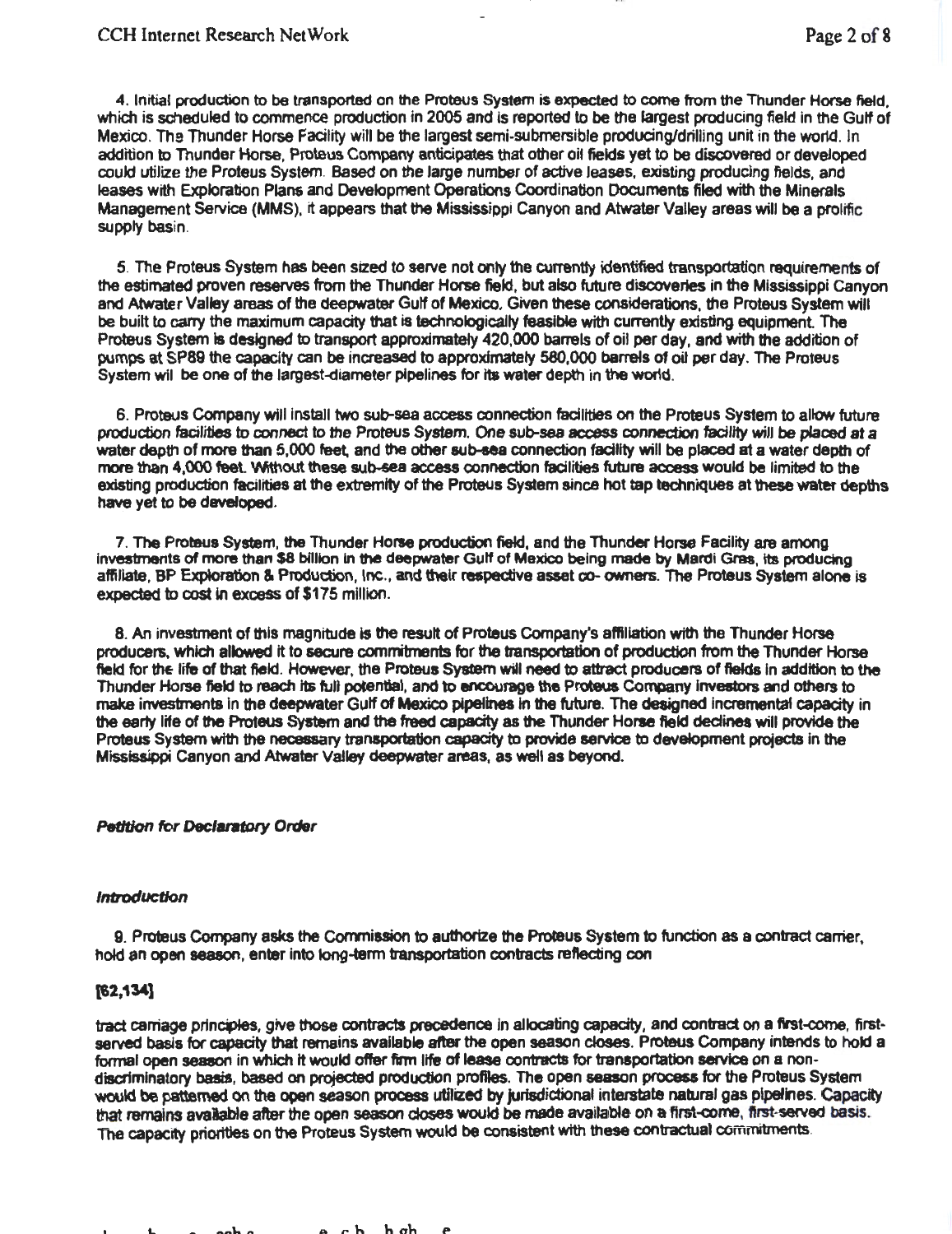10. The long-term transportation contracts proposed by Proteus Company would provide that when a shipper under contract is faced with short- term upswings in production regarding dedicated acreage, the shipper would be able to secure transportation for those additional volumes at the contractual tariff rate, provided there is capacity available on the Proteus System --capacity that could be available either as a result of uncontracted long-term capacity or short-term production cutbacks from other shippers.

#### Jurisdictional and Procedural Issues

11. Proteus Company states that the Proteus System will transport oil from the Thunder Horse Facility to a receiving facility at SP89. Proteus Company states that the Proteus System's origin and destination points are in the OCS. Proteus Company states that the Commission has held that the OCS does not come within the ICA's jurisdictional language and, thus, the ICA "does not expressly cover pipelines transporting oil solely on or across the  $OCS.$ <sup>-2</sup>

12. Proteus Company states that consideration of a petition for declaratory order is within the Commission's discretion.<sup>3</sup> Proteus Company states that Section 554(e) of the Administrative Procedure Act provides that an agency in its sound discretion may issue a declaratory order to terminate a controversy or remove uncertainty.<sup>4</sup> Proteus Company states that specifically with regard to the anti-discrimination provisions of the OCSLA, the federal courts characterized the Commission's granting of a petition for declaratory order in order to enforce Sections 1334 $(e)$  and 1334 $(f)(1)(A)$  as a "remedy" within the scope of Commission's discretionary power.<sup>5</sup>

13. Proteus Company states that Commission precedent supports use of the declaratory order mechanism for advance approval to confer certainty where uncertainty would otherwise persist with respect to oil pipelines to be constructed. Proteus Company states that the Commission has employed this regulatory tool in several similar cases Involving the need for regulatory certainty for proposed construction of pipeline facilities and should do so here. 8

#### Interpretation of Section 5 of the OCSLA

14. Proteus Company states that it filed its petition in order to negate any potential that the Proteus System might be required to allocate on a common-carrier, *pro rata* basis due to the nondiscrimination language of Section 5(e) of the OCSLA, 43 U.S.C, §1334(e), which requires transportation in such proportionate amounts as the Federal Energy Regutatory Commission may determine to be reasonable. Proteus Company states that slightly different language prohibiting discrimination appears in Section 5(f) of the OCSLA,  $43 U.S.C.$  §1334(f)(1) (A). although it does not specifically refer to "proportionate" takings.

15. Proteus Company states that in Order No. 509<sup>7</sup> the Commission determined that it was not required to and would not require Interstate gas pipelines to prorate capacity. Instead it would alow shippers with firm contracts to have precedence over shippers without firm contracts. Proteus Company states that the Commission held that: (1) "it can and should implement the nondiscriminatory access mandate in Section 5 of the OCSLA without generically imposing, by rule, a pro rata allocation scheme on all OCS pipelines," and (2) it has authority to permit contract carriage in implementing the nondiscriminatory access mandate of Section 5 of the OCSLA.<sup>8</sup>

16. Proteus states that it is the ICA -- not the OCSLA --which imposes a common carrier obligation on oil pipelines and thus subjects them to prorationing. Since the ICA is not applicable in this instance, there is no legal requirement that a new oil pipeline should be less entitled to contract carriage than a new gas pipeline. Accordingly, the Commission's determination in Order No. 509 that

## [82,135)

pro rata allocation Is not required and that contract carriage and capactty allocation based on contractual entitlements are permissible under the OCSLA appliers equally to oil and gas pipelines subject to the OCSLA.

17. Proteus Company states that the Commission in *Bonito Pipe Une* stated, "there is nothing In the legislative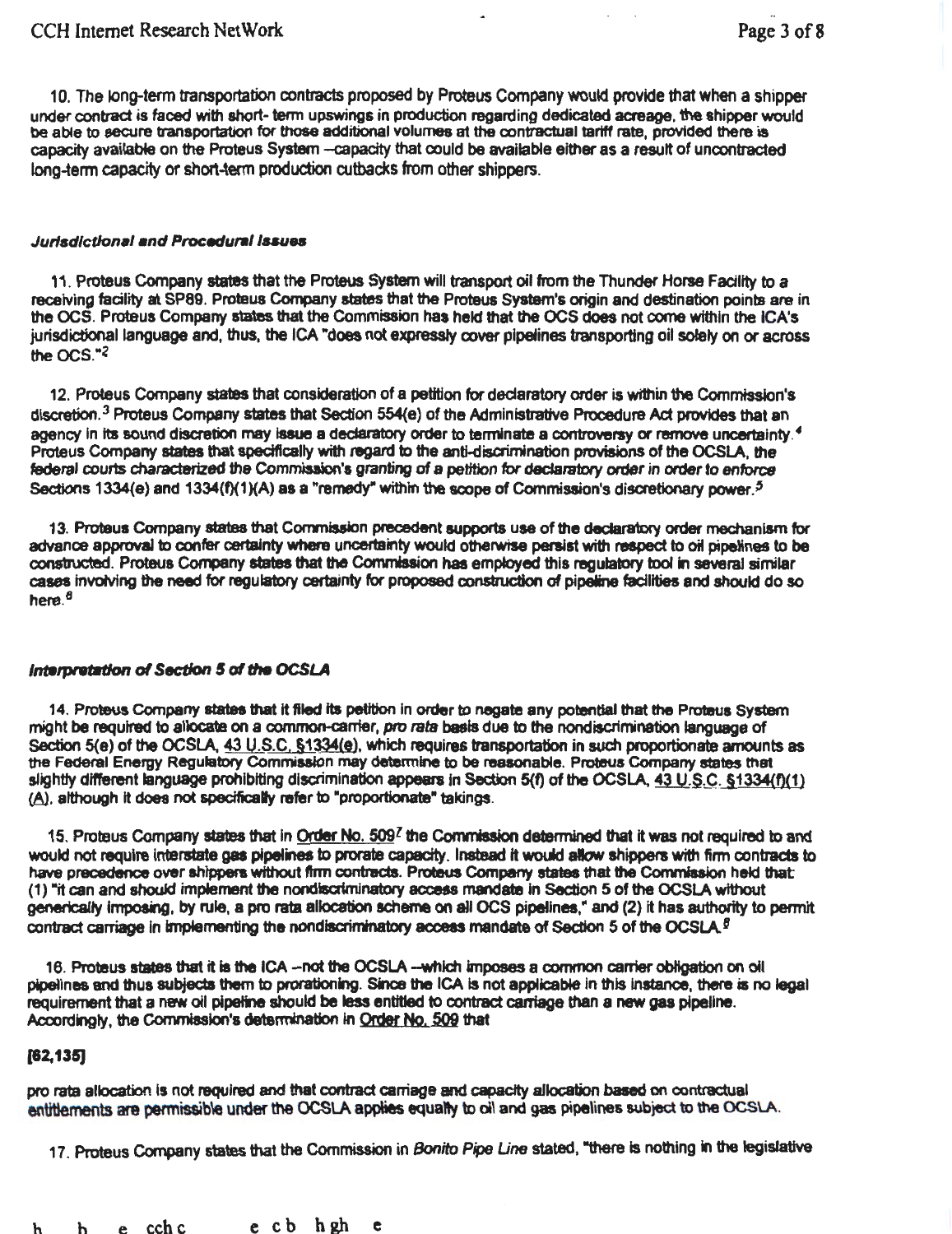history of the OCSLA that persuades us that the nondiscrimination provisions of that act were intended to apply to oil pipelines in a different fashion than they apply to natural gas pipelines.'' 9 The Commission in Bonito further stated that Qrder No. 509's analysis regarding the OCSLA's anti-discrimination provisions applies with equal force to OCS oil pipelines.<sup>10</sup>

## Public Policy Arguments

18. Proteus Company states that investing in deepwater production facilities in the Mississippi Canyon and Atwater Valley deepwater Gulf of Mexico areas, and efsewhere, entails substantial risk., which discourages production and development projects. Proteus Company asserts that contract carriage can significantly reduce much of thts risk, thus promoting deepwater devetopment

19. Proteus Company submits that Its proposal for contract carriage meets the transportation security needs of both initial field developers and prospective subsequent field developers looking for transportation, thus encouraging development of production in the deepwater Gulf of Mexioo. Due to its massive investment in the Proteus Sys1Bm, it Is imperative to Proteus Company that the Mississippi Canyon and Atwater Valley areas be developed so that the Proteus System will be fully utilized. Accordingly, Proteus Company argues that the large investment in the Proteus System has sent the signal to producers that the Proteus System has every incentive to provide rellable transportation service.

20. Proteus Company contends that insecurity in the availability of transportation for a field's production amplifies the downside risk of an investment in deepwater production facilities and discourages investment. Proteus submits that contract carriage aleviates this risk by providing security of transportation for the life of the lease to field owners contracting with the Proteus System. In contrast, *pro rata* allocation would not provide security of transportation, since under pro rata allocation latecomers for a fully subscribed pipeline system have the potential to push existing shipper volumes off the pipeline. Accordingly, Proteus Company argues that the likely results of *pro rata allocation will be that: (1)* certain investments in development of the deepwater Gulf of Mexico will not be undertaken; and (2) common carriage will create incentives for wasteful overbuilding of transportation facilities as insurance against being pushed off the Proteus System due to prorationing.

21 . Proteus Company states that the Proteus System will be built to the maximum size that is technologically feasible with currently existing equipment, thereby taking advantage of economies of scale in pipeline construction. Proteus Company points out that importantly, the Proteus System is being designed to provide for sub-sea connection facilities in order to allow future sources of production to connect to the Proteus System.

22. Proteus Company submits that firm contract carriage will encourage all shippers to take advantage of the economies of scale inherent in the Proteus System before shippers choose to build additional field-specific deepwater pipelines. Proteus Company contends that contract carriage ensures efficient Utilization of the Proteus System and avoids wasteful duplication of facilities. Proteus Company states that maximum use of the Proteus System is also encouraged by the fact that the firm transportation contracts will provide flexibility for a shipper to secure shipment of additional volumes from dedicated acreage at the contractual tariff rate. when capacity is available.

23. Proteus Company submits that under the contract carnage proposal, until the Proteus System is full, the economy's needs are being met with the existing pipeline infrastructure. At the time the Proteus System begins to fill up, the contract carriage arrangement will send the signal that additional pipeline capacity needs to be built. Under the pro rata allocation, on the other hand, the signal to build additional pipelines gets sent too early  $(e.g.,)$ due to the prospect of prorationing, producers construct pipelines to serve their isolated fields as insurance against being pushed off the Proteus System rather than utilize the existing and available Proteus System), or too late  $(e, a)$ , due to prorationing, producers that invested in oil field developments in reliance upon shipment on the Proteus System find their oil production shut out from transportation when latecomer shippers to the Proteus System bump such earlier producers' production off the pipeline), making the *pro rata* alternative for organizing deepwater pipeline systems a more costly one to the nation's economy.

24. Proteus Company states that contract carriage will provide Proteus Company with the assurance that the Proteus System will be fully utilized, thus furnishing Proteus Company with appropriate incentives to build and expand with both current and potential future volumes (including known developments and anticipated future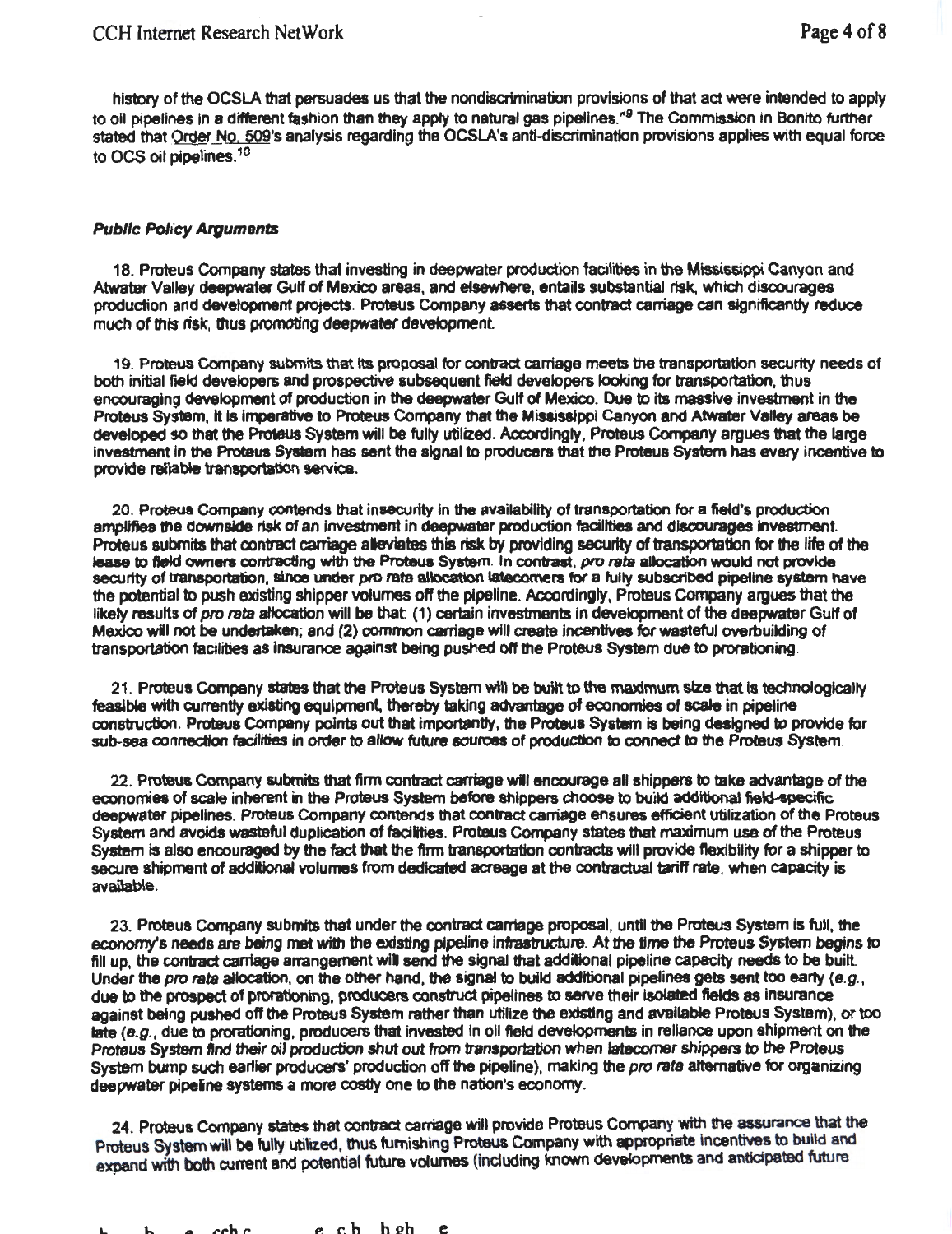developments) in mind. According to Proteus Company, building pipelines with prudent quantities of additional capacity, as Proteus Company plans to do, maximizes the use of the transporta

# [62.136]

tion system's resources, as the available capacity will force the company to compete for transportation contracts for newty developed fields (such as in Proteus Company's case, fields to be developed in the Mississippi Canyon and Atwater Valley areas).

25. Proteus Company argues that *pro rata* allocation would provide a latecomer shipper who seeks shipment on a pipeline that is fully subscribed with the opportunity to "free-ride" on the initial investment and risk-taking of earlier shippers who contracted to use the pipeline system. Proteus Company contends that access to an alreadybuilt common carriage system is an attractive option for a latecomer's transportation needs, as the latecomer knows that it can ship some, if not all, of its production by bumping production currently being shipped by earlier shippers.

26. Proteus Company argues that while this "bumping" option is attractive to a latecomer, it imposes costs and risks on shippers already utilizing a system like the Proteus System, thus discouraging development of the deepwater Gulf of Mexico. Given that the latecomer is the marginal buyer of transportation services, it is appropriate that the latecomer, not the eartier shippers, (1) bear the risk of a lack of transportation on the Proteus System should the Proteus System become fully subscribed and (2) consequently, bear the burden of coordinating the construction of a new pipeline system that will serve the transportation needs of the latecomer's field and other latecomers' fields that will require a new pipeline system if the Proteus System is fully subscribed.

# **Request for Expedited Action**

27. As part of their planning for initial production when the Proteus System commences service in 2005 (as anrentty scheduled), Proteus Company and the shippers to be served by the Proteus System at start-up would like to have in place transportation agreements reflecting contract carriage principles and be confident that those agreements are mutually binding and enforceable. Proteus Company states that the uncertainty regarding the applicability of contract carriage makes this impossible. Moreover, in order for the Proteus System to be fully utilized,. Proteus Company must obtain future transportation commitments from current and prospective producers in the applicable areas, who are at this time assessing: (1) whether they should pursue development of oil field production opportunities in the applicable deepwater Gulf of Mexico areas; (2) whether the Proteus System will be able to meet their requirements for transportation of production; and (3) whether they must construct their own isolated oil pipelines to serve their production fields. Accordingly, Proteus Company requests that the Commission issue an expedited decision on this petition no later than the end of March 2003.

## **Public Notice and Interventions**

28. Public notice of the filing was issued on December 13, 2002. lntetventiona and protests ware due by January 10, 2003. Pursuant to Rule 214 (18 C, F, R, §385, 214 (2001)), all timely filed motions to intervene and any 28. Public notice of the filing was issued on December 13, 2002. Interventions and protests were due by<br>January 10, 2003. Pursuant to Rule 214 (1<u>8 C.F.R. §385,214</u> (2001)), all timely filed motions to intervene and any<br>m at this stage of the proceeding will not disrupt the proceeding or place addttional burdens on existing parties. No protests or comments were filed.

## **Discussion**

29. At the outset, the Commission finds that Proteus Company's petition is appropriately analyzed under the OCSLA rather than the ICA since the Commission has found that •[i]t is clear that the ICA does not expressly cover pipelines transporting oil solely on or across the OCS.<sup>\*1.5</sup>

30. Section 554(c) of the Administrative Procedure Act provides that an agency in its sound discretion may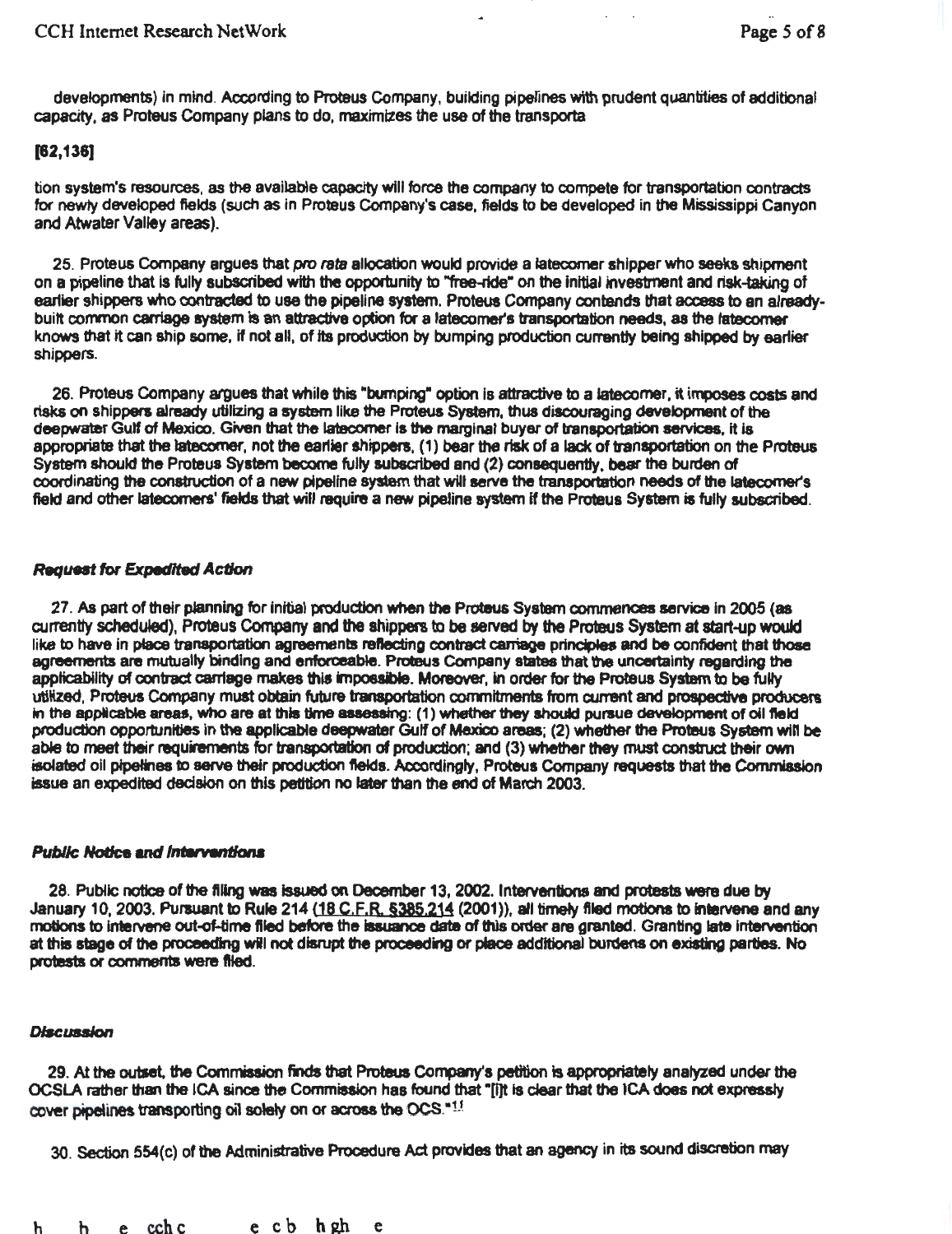issue a declaratory order to terminate a controversy or remove uncertainty.<sup>12</sup> Rule 207 of the Commission's Rules of Practice and Procedure provides that a person must file a petition when seeking a declaratory order.<sup>13</sup> The rule dces not include any requirement that a person have "standing" before filing a petition for a declaratory order. Thus. whether to consider providing declaratory relief under this provision is discretionary with the Commission. 14

31. The Commission finds, in the exercise of its discretion, that, as a general matter, in order to provide definitive guidance for all interested parties, it would be appropriate to address the issues raised by Proteus Company in the context of a declaratory order proceeding. It is better to address these issues in advance of an actual tartff ftllng rather than to defer until the rate fifing is made, when the dedsionmaking process would be constrained by the deadlines inherent in the statutory filing procedures. The public interest is better served by a review of the issues presented before a filing to put the rates into effect. Further, because of the importance of developing oil production in the deepwater Gulf of Mexico to the nation's economy, and the magnitude of the financial commitments that wfll be made by the Proteus Company, the Commission finds that It Is appropriate to exercise its discretion to provide declaratory relief in order to provide certainty to Proteus Company and all other interested parties.

32. Whether an oil pipeline subject to the anti- discrimination provisions of Section 5 of the OCSLA may operate as a contract carrier is an issue

#### $[62, 137]$

of first Impression for the Commission. However, the Conmission finds that an analysis of the relevant cases interpreting Section 5 of the OCSLA supports the relief requested by Proteus Company. Section 5(e) of the OCSlA gives the Commission certain responsibilities on the OCS by providing that every right-of-way on the OCS be granted:

[U]pon the express condition that oil or gas pipelines shall transport or purchase without discrimination, oil or natural gas. produced from submerged lands or outer Continental Shelf lands in the vicinity of the pipelines in such proportionate amounts as the Federal Energy Regulatory Commission, In consultation with the Secretary of Energy, may, after a full hearing with due notice thereof to the interested parties, determine to be reasonable. taklng into account. among other things, conservation and the pravention of waste.

Further, Section 5(f) of the OCSLA states in part:

(f)(1) Except as provided in Paragraph (2) every permit, license, easement, right-of-way, or other grant of authority to· the transportation by pipeline on or across the outer Continental Sheff of oil or gas shall require that the pipeline be operated in accordance with the following competitive principals:

(A) The pipeline must provide open and nondiscriminatory access to both owner and nonowner shippers.

33. In Order No, 509, which interpreted Section 5 of the OCSLA and issued regulations with respect to natural gas pipelines, the Commission found that pro rata allocation was not required for natural gas pipelines in the OCS. The order stated:

[T] the Commission has concluded that it can and should implement the nondiscriminatory access mandate in Section 5 of the OCSLA without generically imposing, by rule, a *pro rata* allocation scheme on all OCS pipelines. We believe that it may well be possible to remedy the problems of access on the OCS through less sweeping regulatory access, as discussed below. If, however, access problems on the OCS continue to exist as OCS pipelines implement the requirements of this rule, the Commission will not hesitate to consider pro rata allocation of capacity on a case-specific basis, taking Into account the specific factual context In which such problems artse.<sup>15</sup>

34. In Qrder No. 509, the Commission recognized that the language of Section 5(f) was different than that in Section 5(e). The Commission stated that it could not implement Section 5 of the OCSLA as if the adoption of the "open and nondiscriminatory access" language in Section (f) added nothing to the general nondiscrimination provisions of Section 5(e). The Commission found that the open-access requirement of Section 5(f) was satisfied by the Commission issuing blanket certificates to OCS gas pipelines that contained a nondiscriminatory access

h e cchc e cb hgh e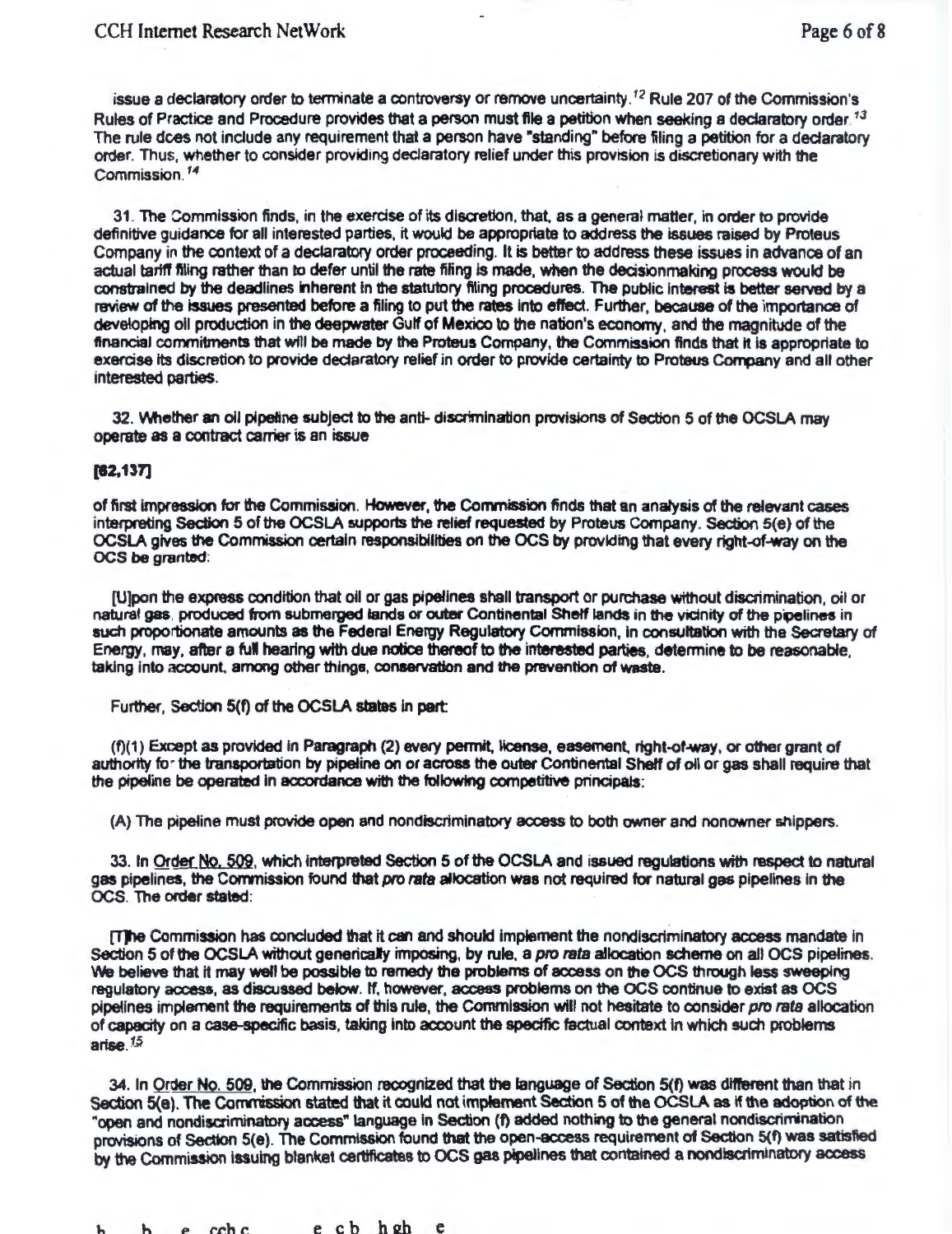provision that was the same as the condition imposed on onshore pipelines through Order Nos. 436 and 500. The order also recognized that Section 5(f) also did not require pro rata allocation. The Commission cited the Attorney General's comments which stated:

While the FERC's authority to determine what "proportionate amounts" of gas must be transported is broad enough to allow the FERC to require proration, it does not necessarily mean that proration is required by Section 5(e) in all cases. To the contrary, the debate on Section S{f), which was added in 1978, indicates that both proration and first-come, first-served were considered to be possible means of allocation under the statute. See, e.g., 123 Cong. Rec. S.23, 257 (July 15, 1977) (statements of Sen. McClure and Sen. Johnston). The Department thus believes the FERC's authority is broad enough to require proration of capacity on OCS pipelines, but such allocation system is not compelled by the statute.<sup>16</sup>

This interpretation of Section 5 of the OCSLA applies to oil pipelines in the OCS. In Bonito Pipe Line Company, 61 FERC \$61.050, at p. 61.221 (1992) the Commission determined "that there is nothing in the legislative history of the OCSLA that persuades us that the nondiscrimination provisions of that act were intended to apply to oil pipelines in a different fashion than they apply to natural gas pipelines."

35. The Commission finds that Proteus Company's contract carriage proposal is supported by applicable legal precedent In addition, the Commission finds that granting Proteus Company's petition is appropriate for a number of pubtic policy reasons. As Proteus points out. the deepwater Gulf of Mexico Is potentially a significant source of oil production. However, because of the technology required to develop production and pipelines in this location, significant investments are required. Producers and pipelines are unlikely to make financial commitments without adequate assurance that their Investments can be recouped. In the Commisalon's view, contract carriage wift provide this assurance. Proteus Company will be guaranteed that certain supplies of oil will be shipped on its pipefine and producers wiU have the securtty of knowing that they have an outlet for their production. The Commission further believes that Proteus Company's contract carriage proposal along with its intention to build its pjpeJine up to the capacity technotogicalty feasible to in order to aocommodate future production will send the appropriate economic signals to encourage development in the deepwater Gulf of Mexico.

## [62,138]

36. The Commission's issuance of a declaratory order In this proceeding is based on the facts and circumstances presented by the petition. If any of the facts supporting this petition were to change signiffcantty. Proteus Company should make a filing with the Commission to determine whether the ruling here would still be applicable. Moreover, the issuance of a declaratory order here does not relieve the Commission of Its responsibility under Section 5 of the OCSIA to Investigate claims of discriminatory behavior made in a future comptalnt. In the event the Commission found that Proteus Company was engaging In discriminatory conduct In the future, the Commission would have the authority under Section 5 of the OCSLA and Order No.509 to impose the appropriate remedies.

## *The* Commission orders:

Proteus Company's petition for declaratory order is granted, as discussed in the body of this order.

# $143$  U.S.C. §1334(e)-(f) (2002).

<sup>2</sup> Citing, Bonito Pipe Line Co., 61 FERC 161,050, at p. 61,221 (1992); Oxy Pipeline, Inc., 61 FERC 161,051, at pp. 61.227-28 (1992). See also *Ultramar, Inc. v. Gaviota Terminal Co.*, 80 FERC 161.201. at p. 61.810 (1997).

*3* Citing, Express Pipeline *Partnership,* 76 FERC 161 .245. at p. 62,253 (1996); Phillips Petroleum *Co. and*  Marathon *Oil Co.*, 58 FERC **9**61,290, at p. 61,932 (1992).

<sup>4</sup>Citing, Express Pipeline Partnership, 76 FERC at p. 62,253 (1996).

~Citing, Chevron U.S.A., Inc. v. FERC, 193 f . Supp. 2d 54,72 (O.D.C. 2002)~ Shell *Oil* Co. *v.* FERC, 47 F.3d 1186, 1200 (D.C. Cir. 1995); ICC v. American Trucking Assoc., Inc., 467 U.S. 354 (1984).